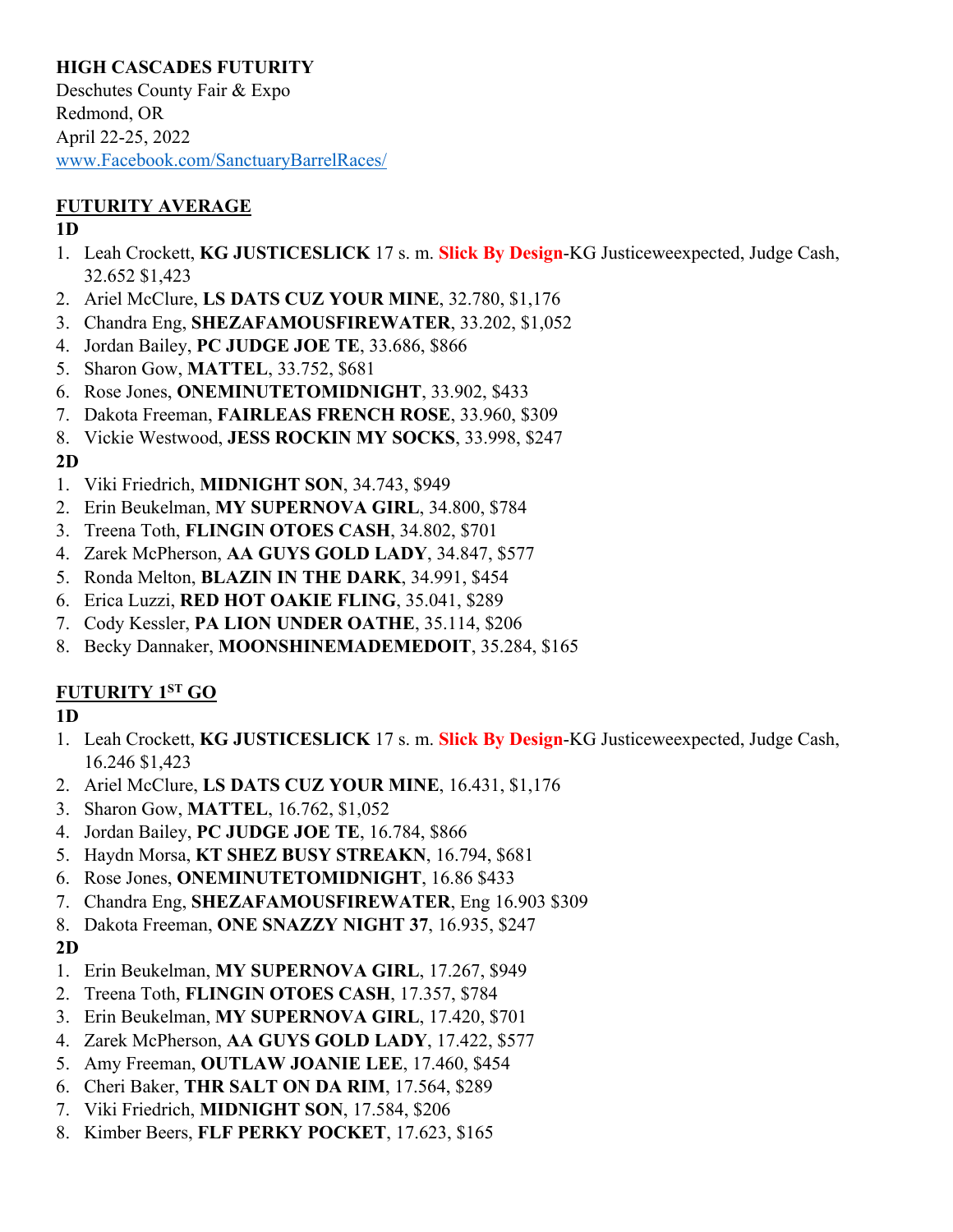### **FUTURITY 2ND GO**

- 1. Chandra Eng, **SHEZAFAMOUSFIREWATER**, 17 pal. m. **Eddie Stinson**-Firin Six Moons, Marthas Six Moons, 16.299, \$1,423
- 2. Ariel McClure, **LS DATS CUZ YOUR MINE**, 16.349, \$1,176
- 3. Leah Crockett, **KG JUSTICESLICK** 16.406, \$1,052
- 4. Jessica Crouch, **MARILYN**, 16.786, \$866
- 5. Erin Beukelman, **GUYS DRY FLING**, 16.788, \$681
- 6. Vanda Chess, **LOOK OF DRYFIRE**, 16.838, \$433
- 7. Dakota Freeman, **FAIRLEAS FRENCH ROSE**, 16.888, \$309
- 8. Jordan Bailey, **PC JUDGE JOE TE**, 16.902, \$247

## **2D**

- 1. Ronda Melton, **BLAZIN IN THE DARK**, 17.304, \$949
- 2. Cody Kessler, **PA LION UNDER OATHE**, 17.311, \$784
- 3. Jackie Rhoden, **VQ DIRTY DIANA**, 17.348, \$701
- 4. Erin Beukelman, **MY SUPERNOVA GIRL**, 17.380, \$577
- 5. Zarek McPherson, **AA GUYS GOLD LADY**, 17.425, \$454
- 6. Treena Toth, **FLINGIN OTOES CASH**, 17.445, \$289
- 7. Tonya Hebert, **SECRETARIATS FAME**, 17.487, \$206
- 8. Jennifer Renner, **THE ROSE ON FIRE**, 17.527 \$165

## **DERBY AVERAGE**

## **1D**

- 1. Sharon Gow, **DESIGN BY SCARLETT**, 15 ch. m. **Slick By Design**-Famous Scarlett, Dash Ta Fame, 32.089, \$969
- 2. Sharon Gow, **DREAMIN EVER AFTER**, 32.183, \$831
- 3. Jordan Bailey, **IMA BOY GATOR**, 32.590, \$739
- 4. Rachelle Smith-Mose, **IZA FRENCH DREAM**, 32.672, \$623
- 5. Lori Lester, **BENCH WARRANT**, 32.990, \$508
- 6. Dominique Hart, **DESIRIOUSLY SPECIAL**, 33.057, \$369
- 7. Jordan Bailey, **JUDGE MY CLASS**, 33.098, \$231
- 8. Rachelle Smith-Mose, **ROCKAFAMER**, 33.142, \$185
- 9. Leah Crockett, **KG JUSTEXPECTINCHEX**, 33.194, \$162

## **2D**

- 1. Lacey Kuhlmann, **VEGAS BOMB,** 33.590, \$646
- 2. Ellie Beukelman, **STORMY STINSON**, 33.638, \$554
- 3. Jackie Moe, **ALLRISEFORTHEJUDGE**, 33.833, \$492
- 4. Becky Dannaker, **BET ON MOONSHINE**, 33.852, \$416
- 5. Julie Williams, **GUYS FAME**, 33.928, \$339
- 6. Kimberely LaRoche, **JUSTA DILLY**, 33.960, \$246
- 7. Arley Hughes, **AWESOMES ROCKSTAR**, 34.018, \$154
- 8. Brenna Loften, **JUDGE ME IM FAMOUS**, 34.023, \$123
- 9. Michael Cuevas, **PISTOL TALENA**, 34.089, \$108

# **DERBY 1ST GO**

## **1D**

- 1. Sharon Gow, **DESIGN BY SCARLETT**, 16.024, \$959
- 2. Rachelle Smith-Mose, **IZA FRENCH DREAM**, 16.100, \$822
- 3. Sharon Gow, **DREAMIN EVER AFTER**, 16.143, \$731